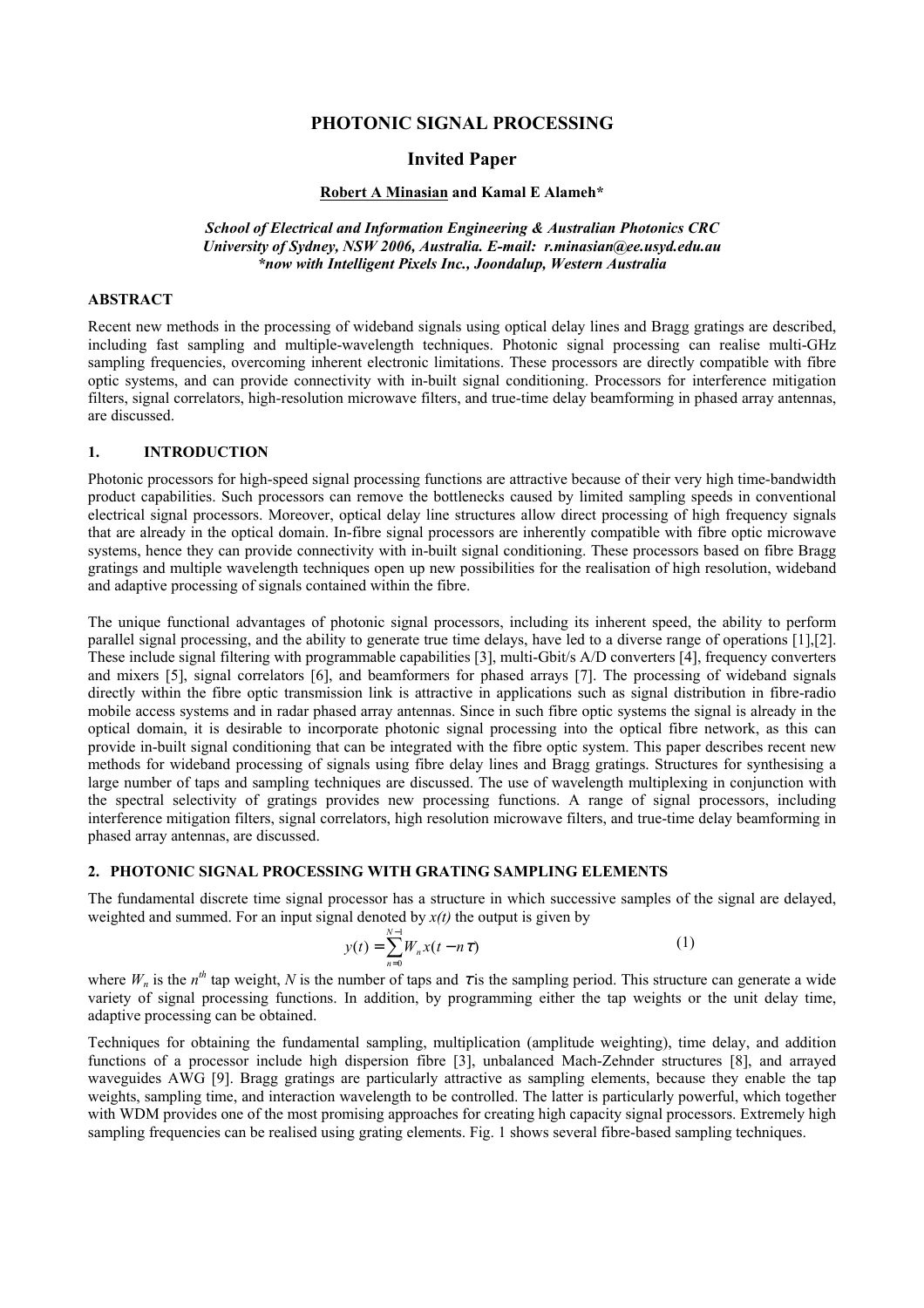

*Fig. 1. High-speed sampling techniques using grating elements.* 

Discrete high-reflectivity fibre Bragg grating arrays, Fig 1(a), can produce a minimum delay step size of 10 ps [10], which corresponds to a sampling frequency of 100 GHz. Superposed fibre gratings, Fig 1(b), based on multiple overwritten gratings with different Bragg wavelengths and coupling coefficients in the same length of fibre, can realise even smaller delay increments [11]. Recently, superposed grating designs have been shown to be capable of realising 32 time delay steps at 1 nm wavelength spacing with a 1 ps delay increment. In addition the time delay step has high linearity with a standard deviation below 1.7%. This delay step corresponds to a sampling frequency of 1 THz. The tuning principle for the processor function, Fig. 1(c), is based on controlling the basic unit time delay by changing the wavelength and shifting the point of reflection along a chirped grating. Wavelength tuning can be fast, enabling agile programming capability with continuous tuning.

## 3. **PHOTONIC INTERFERENCE MITIGATION FILTERS**

The antenna, in fibre radio or radar systems, typically receives unwanted high-amplitude interfering signals in addition to the wanted signal. The former must be rejected to avoid undue demands on the dynamic range requirements of the fibre optic link. A photonic signal processor can excise the interference in the fibre signal by providing a narrow stopband, and at the same time to transmit the wanted signal over a flat wide passband. A new topology for a fibrebased interference mitigation filter that can realise this function is shown in Fig. 2.



*Fig 2 Fibre-based filter for interference mitigation (a) Topology (b) Frequency response.* 

In this structure, the signal is routed via a direct fibre path and dual parallel paths, which contain high-Q optical bandpass filters. These two photonic filters are designed to be slightly detuned from the centre frequency corresponding to the required notch frequency  $f_0$ , and operate at frequencies  $f_0$ -∆f and at  $f_0$ +∆f. This is shown by the different cavity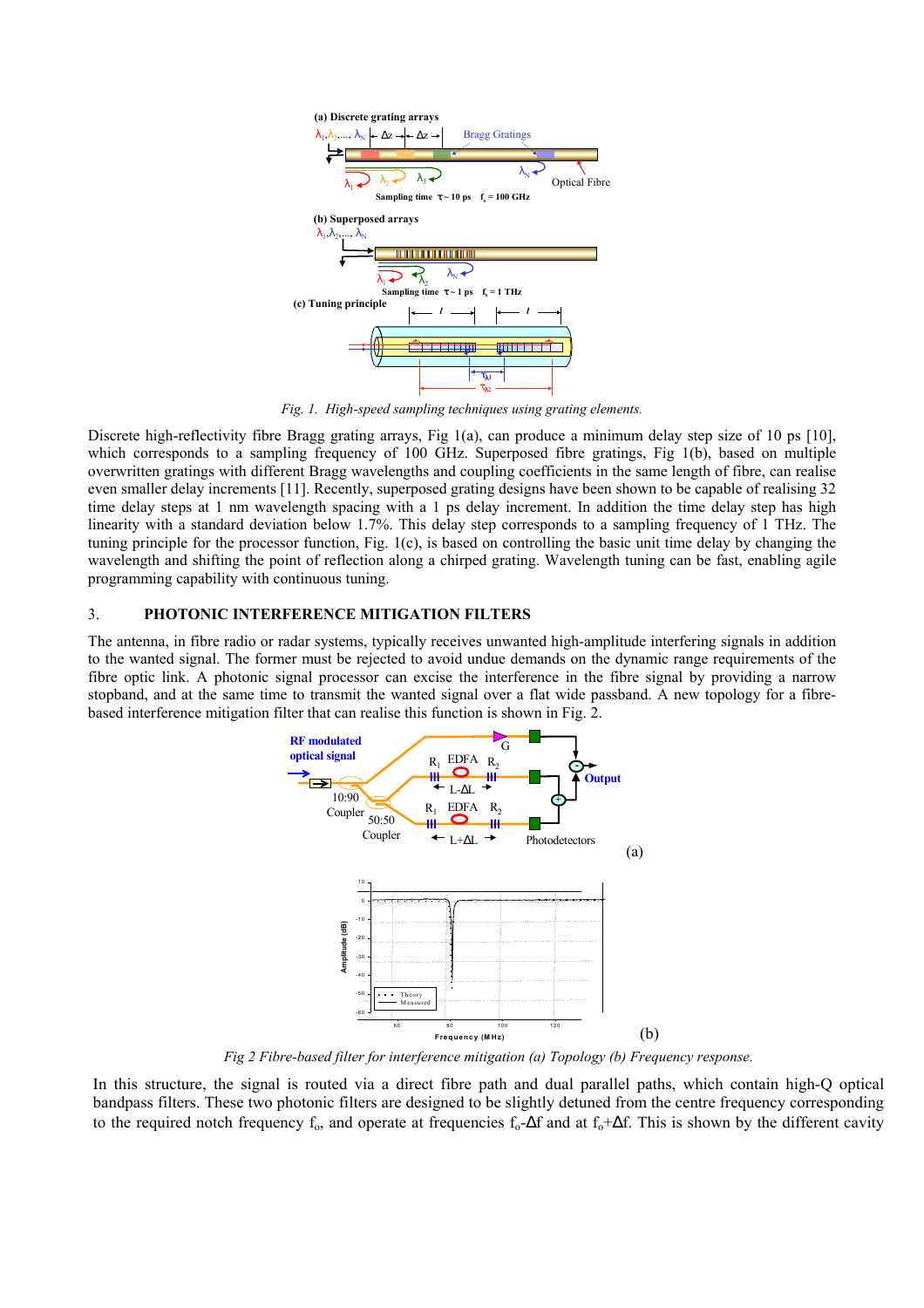lengths between the Bragg gratings of L+∆L and L-∆L in Fig. 2 (a). These optical bandpass filters are operated in the transmission mode, so their outputs can be directly summed via the photodetectors. This combined response is subtracted from the all-pass direct path response, to yield a narrow-stopband filter response, with very flat and wide passbands. The frequency response of this fibre-based interference rejection filter is shown in Fig. 2(b). The narrow notch and flat, lossless passbands demonstrate the high-resolution filtering capabilities of the photonic signal processor.

### **4. MULTIPLE WAVELENGTH WDM SIGNAL PROCESSORS**

The use of multiple wavelengths is a powerful technique for realising parallel signal processing. Structures comprising wavelength multiplexed Bragg grating arrays enable tailoring of arbitrary profiles to obtain windowing in the design of the filter response, for to obtain side-lobe suppression in band pass filters. Structures based on multiple wavelength sources and chirped fibre gratings also have versatile possibilities [9],[12],[13] for realising reconfigurable filter operation. By changing the wavelength separation between the multiple wavelength sources, the basic delay time of the signal processor can be reconfigured and the filter centre frequency can be programmed. Secondly, by changing the power of each wavelength source component, the time response of the filter can be apodised and hence the filter transfer function shape can be reconfigured.

WDM processors can also eliminate phase noise, which occurs in single wavelength incoherent optical processors. Because the noise due to laser phase noise appears at the beat frequency corresponding to the wavelength separation, which is very high and falls outside the photodetector bandwidth, the laser phase noise is automatically filtered out.

A new topology for a photonic signal processor, based on a WDM mapping concept with grating arrays to realise a highly parallel delay-processing function is shown in Fig. 3. This exploits the regularity a characteristic of the sampling process to give a significant increase in the number of taps with a given number of interconnects.



Fig 3 (a) WDM processor topology (b) . *Symmetric taps generated in branches 1 to 3.*

In this structure, sampling is realised by a grating array with 100% reflectivity, and two streams of output are tapped from the two sides of the grating array simultaneously. Hence the taps in the upper and lower streams have a reversed sequence of wavelengths, which enables a symmetric wavelength-coding scheme to be realised for symmetrical impulse response filters. Because all taps share the same sampling unit and the symmetric wavelength sequence of this topology, the number of gratings required is reduced to at least half of an ordinary M-wavelength signal processor [14].

# **5. SIGNAL CORRELATORS**

Grating based processors can perform high-speed correlation of optical signals. The output is given by

$$
R(\tau) = \int_{-\infty}^{\infty} s(t) f(t - \tau) dt
$$
 (2)

where  $s(t)$  represents the incoming code sequence, and  $f(t)$  represents the stored impulse response. Autocorrelation output is obtained only if the two bit sequences  $f(t)$  and  $s(t)$  are identical. This correlator has ability to decode ultra fast sequences at multi-Gbit/s rates, and can be programmed to recognise different high bit-rate codes by tuning the gratings.

#### **6. GRATING BEAMFORMERS IN PHASED ARRAYS**

In multi-beam phased array antennas, optical true-time-delay beamforming has unique potential to synthesise a large number of high-resolution beams (500-1000), and operate squint-free over a wide range of microwave frequencies. WDM techniques have received particular attention for increasing the beamforming capabilities of phased array